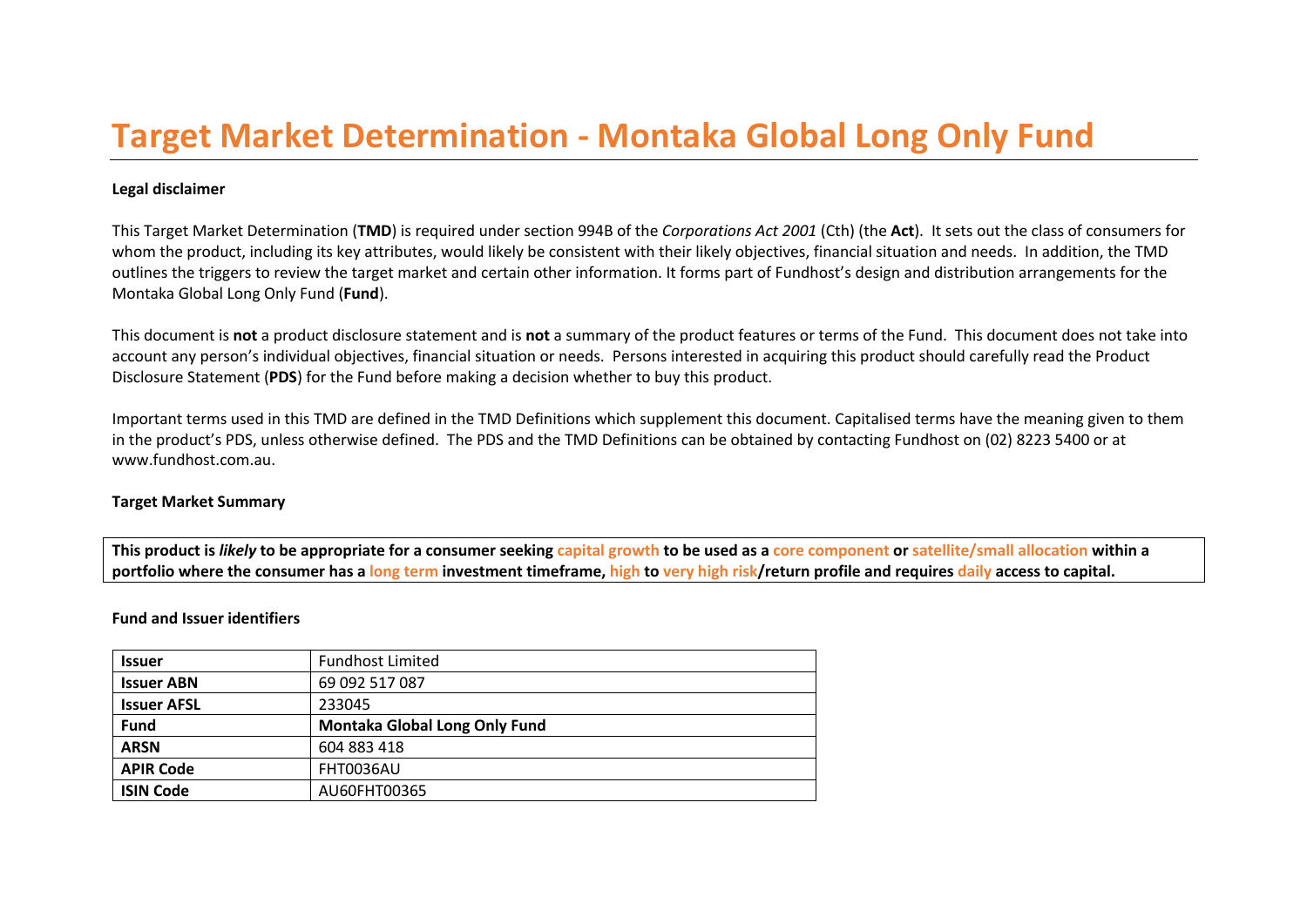| Date TMD approved  | 30 September 2021 |  |  |
|--------------------|-------------------|--|--|
| <b>TMD Version</b> | 1.0               |  |  |
| <b>TMD Status</b>  | Current           |  |  |

#### **Description of Target Market**

## **TMD indicator key**

The Consumer Attributes for which the product is likely to be appropriate have been assessed using a red/amber/green rating methodology with appropriate colour coding:

|  | In target market | Potentially in target market | Not considered in target market |
|--|------------------|------------------------------|---------------------------------|
|--|------------------|------------------------------|---------------------------------|

## **Instructions**

In the tables below, Column 1, Consumer Attributes, indicates a description of the likely objectives, financial situation and needs of the class of consumers that are considering this product. Column 2, TMD indicator, indicates whether a consumer meeting the attribute in column 1 is likely to be in the target market for this product.

Generally, a consumer is unlikely to be in the target market for the product if:

- **one or more** of their Consumer Attributes correspond to a red rating, or
- **three or more** of their Consumer Attributes correspond to an amber rating.

# **Investment products and diversification**

A consumer (or class of consumer) may intend to hold a product as part of a diversified portfolio (typically with an intended product use of *satellite/small allocation* or *core component*). In such circumstances, the product should be assessed against the consumer's attributes for the relevant portion of the portfolio, rather than the consumer's portfolio as a whole. For example, a consumer may seek to construct a conservative portfolio with a satellite/small allocation to growth assets. In this case, it may be likely that a product with a *High* or *Very High* risk/return profile is consistent with the consumer's objectives for that allocation notwithstanding that the risk/return profile of the consumer as a whole is *Low* or *Medium*. In making this assessment, distributors should consider all features of a product (including its key attributes).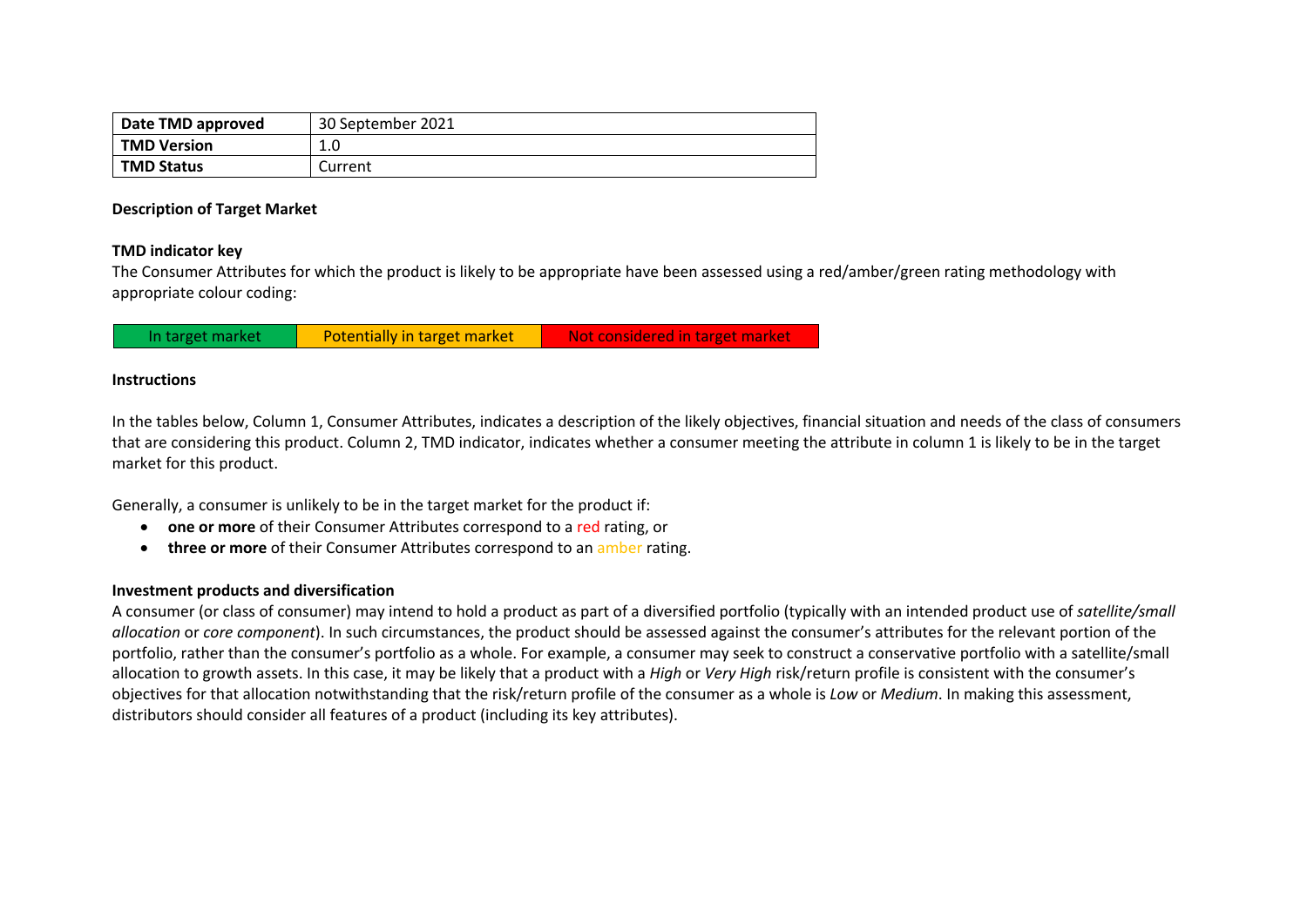| <b>Consumer Attributes</b>                                          | <b>TMD Indicator</b>                   | Fund description including key attributes                                                                                                   |
|---------------------------------------------------------------------|----------------------------------------|---------------------------------------------------------------------------------------------------------------------------------------------|
| <b>Consumer's investment objective</b>                              |                                        |                                                                                                                                             |
| Capital Growth                                                      | In target market                       | The Fund aims to outperform the MSCI World Net Total Return Index, in Australian Dollars                                                    |
| <b>Capital Preservation</b>                                         | Not considered in<br>target market     | over a rolling 5-year period, net of fees. No investor's capital or any returns are guaranteed.<br>The Fund aims to provide capital growth. |
| <b>Capital Guaranteed</b>                                           | Not considered in<br>target market     |                                                                                                                                             |
| Income Distribution                                                 | Not considered in<br>target market     |                                                                                                                                             |
| Consumer's intended product use                                     |                                        |                                                                                                                                             |
| Solution/Standalone (75-100%)                                       | Not considered in<br>target market     | The Fund typically invests in a high conviction portfolio of 15 to 30 company names listed on<br>major global stock exchanges.              |
| Core Component (25-75%)                                             | In target market                       | The portfolio diversification of the Fund is Medium.                                                                                        |
| Satellite/small allocation (<25%)                                   | In target market                       |                                                                                                                                             |
| <b>Consumer's investment timeframe</b>                              |                                        |                                                                                                                                             |
| Short ( $\leq$ 2 years)                                             | Not considered in<br>target market     | Suggested minimum investment timeframe at least 5 years plus.                                                                               |
| Medium (>2 years)                                                   | <b>Potentially in target</b><br>market |                                                                                                                                             |
| Long $(> 8$ years)                                                  | In target market                       |                                                                                                                                             |
| <b>Consumer's Risk (ability to bear loss)</b><br>and Return profile |                                        |                                                                                                                                             |
| Low                                                                 | Not considered in<br>target market     | The Fund has a standard risk measure of 5 (Medium).                                                                                         |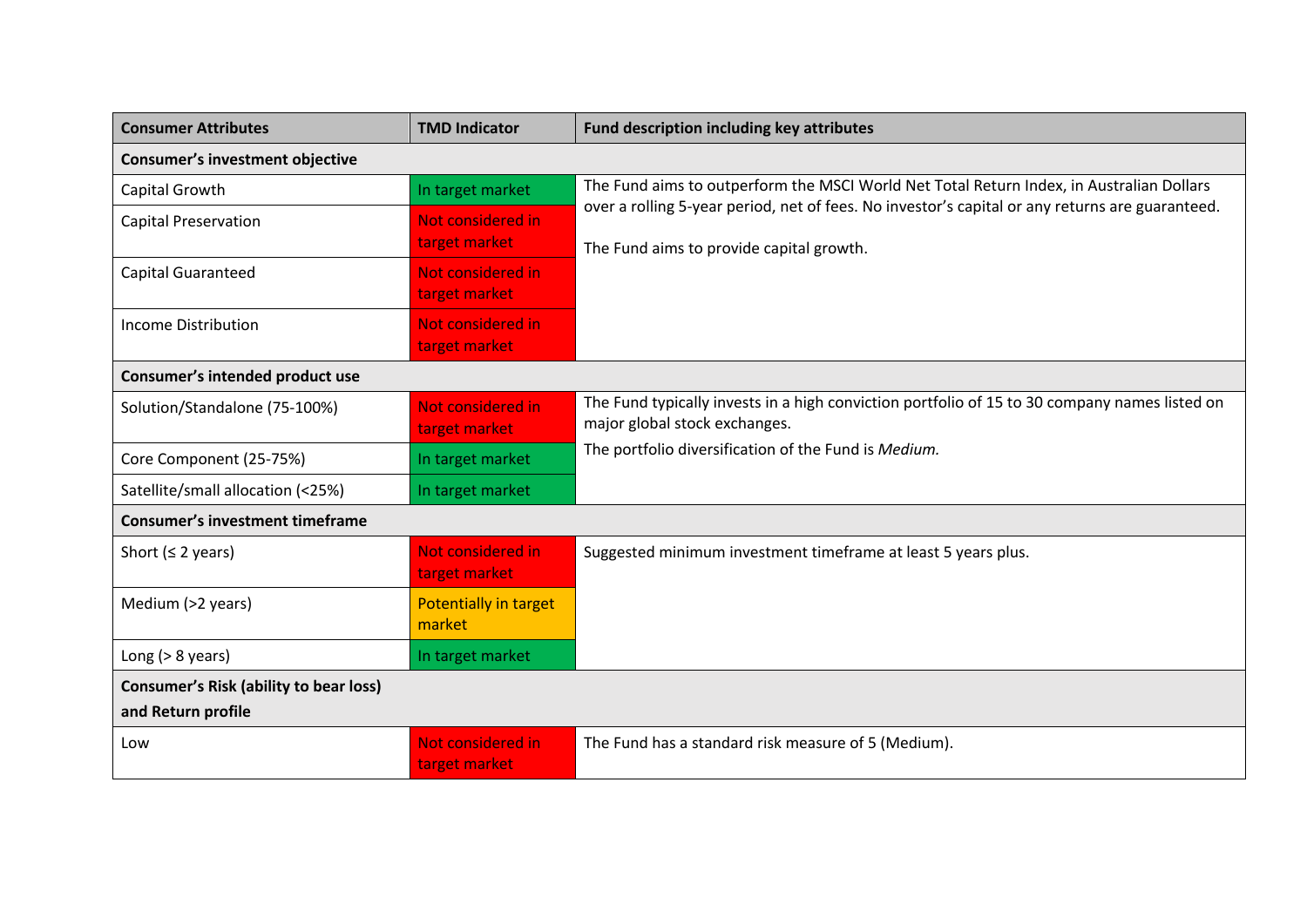| <b>Consumer Attributes</b>        | <b>TMD Indicator</b>            | Fund description including key attributes                    |
|-----------------------------------|---------------------------------|--------------------------------------------------------------|
| Medium                            | Potentially in target<br>market |                                                              |
| High                              | In target market                |                                                              |
| Very High                         | In target market                |                                                              |
| Consumer's need to withdraw money |                                 |                                                              |
| Daily                             | In target market                | Under ordinary circumstances, withdrawals can be made daily. |
| Weekly                            | In target market                |                                                              |
| Monthly                           | In target market                |                                                              |
| Quarterly                         | In target market                |                                                              |
| Annually or longer                | In target market                |                                                              |

# **Appropriateness**

The Issuer has assessed the product and formed the view that the product, including its key attributes, is likely to be consistent with the likely objectives, financial situation and needs of consumers in the target market as described above, as the features of this product in Column 3 of the table above are likely to be suitable for consumers with the attributes identified with a green TMD Indicator in Column 2.

# **Distribution conditions/restrictions**

| <b>Dist</b><br>Condition<br><b>ribution</b> | <b>Condition Rationale</b><br>Distribution |
|---------------------------------------------|--------------------------------------------|
| . .                                         | ' applicable                               |
| There are no distribution conditions        | . Not                                      |

| <b>Review triggers</b>                                                                         |
|------------------------------------------------------------------------------------------------|
| Material change to key attributes, fund investment objective and/or fees.                      |
| Material deviation from benchmark / objective over sustained period.                           |
| Key attributes have not performed as disclosed by a material degree and for a material period. |
| Determination by the issuer of an ASIC reportable Significant Dealing.                         |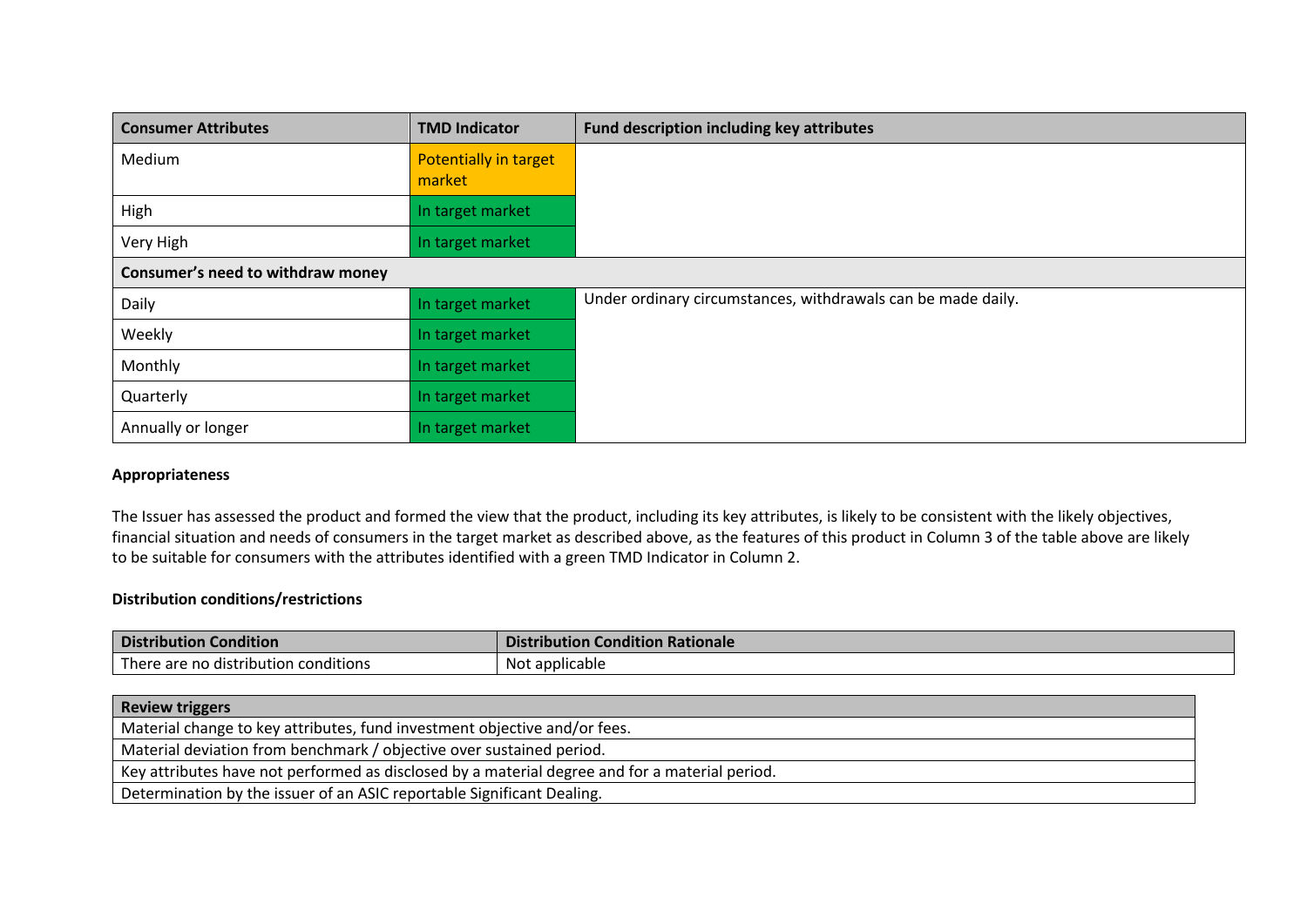Material or unexpectedly high number of complaints (as defined in section 994A(1) of the Act) about the product or distribution of the product. The use of Product Intervention Powers, regulator orders or directions that affects the product.

| <b>Mandatory review periods</b> |                                  |  |
|---------------------------------|----------------------------------|--|
| <b>Review period</b>            | <b>Maximum period for review</b> |  |
| Initial review                  | 1 vear and 3 months              |  |
| Subsequent review               | 3 years and 3 months             |  |

| <b>Distributor reporting requirements</b>                       |                                                         |                         |  |
|-----------------------------------------------------------------|---------------------------------------------------------|-------------------------|--|
| <b>Reporting requirement</b>                                    | <b>Reporting period</b>                                 | Which distributors this |  |
|                                                                 |                                                         | requirement applies to  |  |
| Complaints (as defined in section 994A(1) of the Act) relating  | Within 10 business days following end of calendar       | All distributors        |  |
| to the product design, product availability and distribution.   | quarter.                                                |                         |  |
| The distributor should provide all the content of the           |                                                         |                         |  |
| complaint, having regard to privacy.                            |                                                         |                         |  |
| Significant dealing outside of target market, under s994F(6) of | As soon as practicable but no later than 10 business    | All distributors        |  |
| the Act.                                                        | days after distributor becomes aware of the significant |                         |  |
| See Definitions for further detail.                             | dealing.                                                |                         |  |
| To the extent a distributor is aware, dealings outside the      | Within 10 business days following the end of the        | All distributors        |  |
| target market, including reason why acquisition is outside of   | calendar quarter.                                       |                         |  |
| target market, and whether acquisition occurred under           |                                                         |                         |  |
| personal advice.                                                |                                                         |                         |  |

If practicable, distributors should adopt the FSC data standards for reports to the issuer. Distributors must report to Fundhost using the method specified on this website: www.fundhost.com.au/ddoreporting. This link also provides contact details relating to this TMD for Fundhost.

#### **Disclaimer**

Issued by Fundhost Limited (ABN 69 092 517 087, AFSL 233 045), the responsible entity and issuer of units in the Fund. This TMD provides general information only and does not take into account your individual objectives, financial situation, needs or circumstances. Before making any investment decision, you should obtain and consider a copy of the PDS relating to the Fund. You may obtain the PDS by contacting Fundhost on (02) 8223 5400 or at www.fundhost.com.au. To the extent permitted by law, Fundhost, its employees, consultants, advisers, officers and representatives are not liable for any loss or damage arising as a result of reliance placed on the contents of this TMD. This TMD is not a financial product recommendation or an offer or